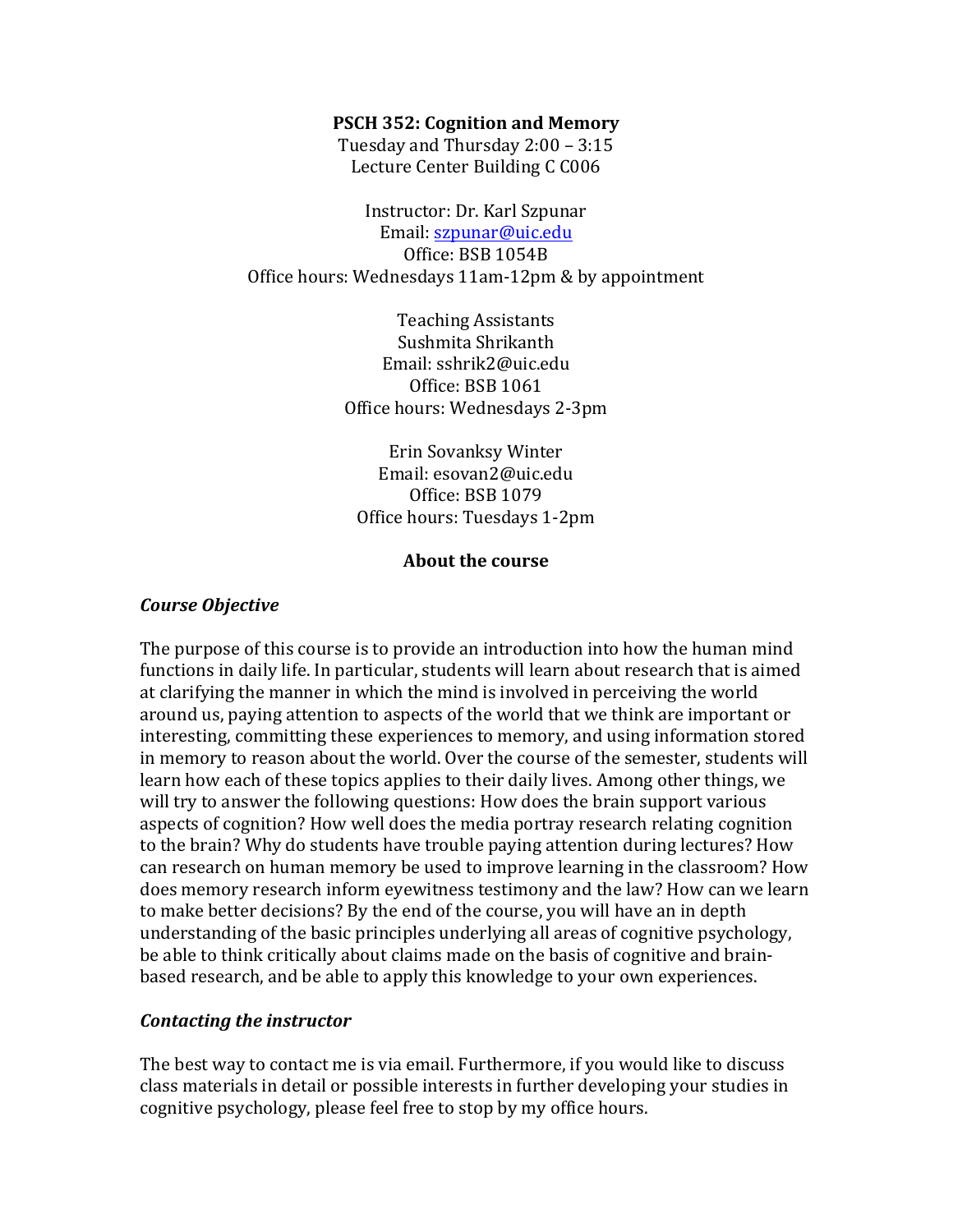# *Prerequisites*

In order to take this course you MUST have taken PSCH 100 Introduction to Psychology and PSCH 242 Introduction to Research in Psychology. Unfortunately, there are no exceptions to this departmental rule.

# **Optional** text

Cognitive Psychology: Connecting Mind, Research and Everyday Experience,  $4<sup>th</sup>$ Edition (Bruce E. Goldstein, 2015). ISBN10: 1-285-76388-2. ISBN13: 978-1-285-76388-0.



Although the course does not require this text, some students may wish to supplement their studies by being able to use the textbook as a reference. However, you will not need this textbook if you attend lectures in this course. The course lectures will be based on a subset of materials provided in this text, along with information based on articles that will be assigned to the class throughout the semester.

# *Format*

The format of the course will consist of lectures, reading assignments and in-class activities. Course assessments will cover all course materials.

Lectures will be PowerPoint-based and these files will be posted to Blackboard (blackboard.uic.edu) before the lecture is given. Please note that the PowerPoint slides will NOT contain all of the material that will be covered in class, and so students are strongly encouraged to attend class. The slides are meant to help avoid the need for students to frantically jot notes during class time.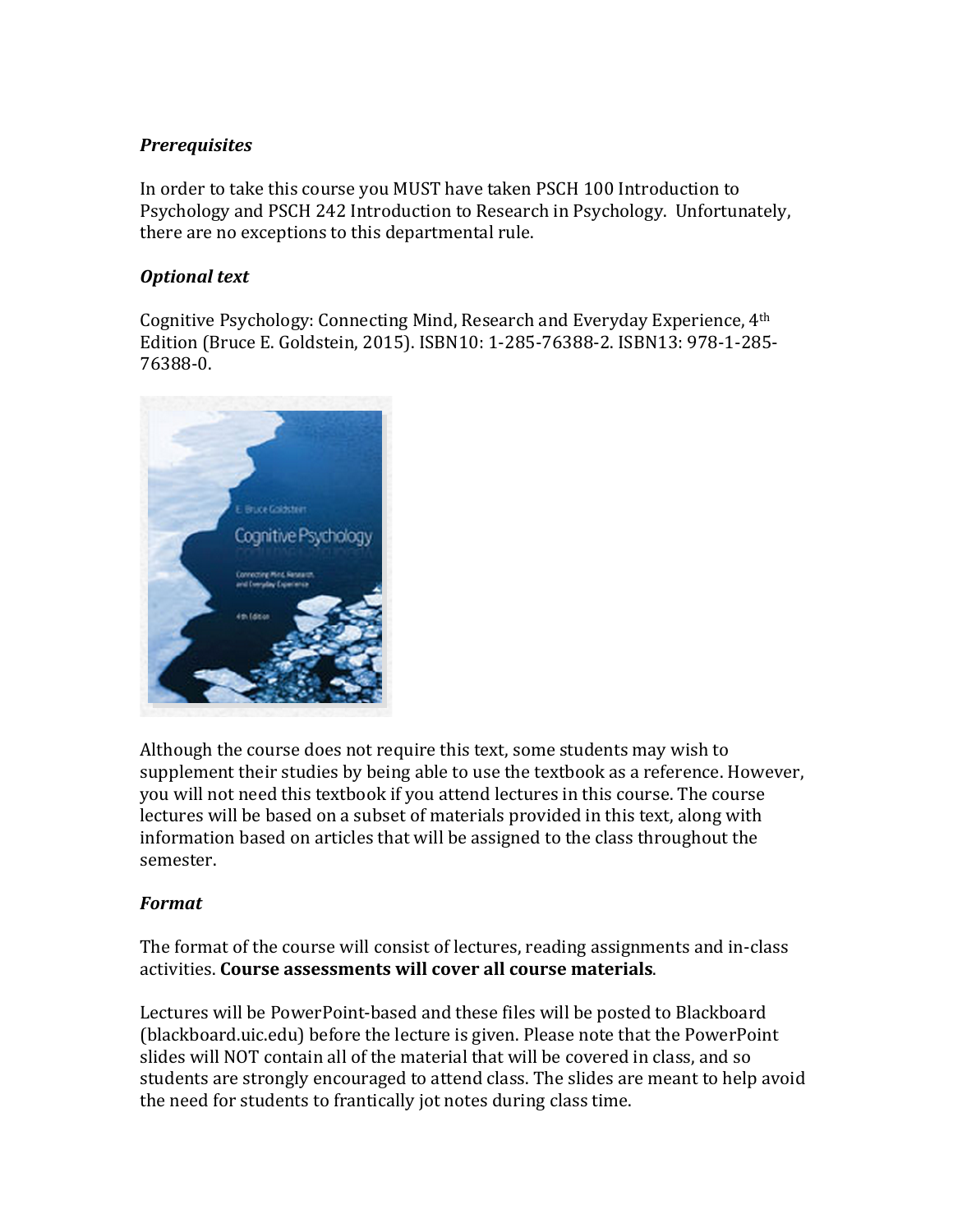Announcements for readings and assignments will be made in class and posted to Blackboard. There will also be reminders sent via email. It is your responsibility to make sure that you take note of these announcements either in class, online, or via email.

## **Grading**

# *Attendance*

Attendance is not mandatory, but is strongly encouraged. At the end of each class, I will provide students with a set of two or three thought questions that will be based on the days lecture. While completion of the thought questions is not required, the questions will reflect the main points that students should be taking away from lectures and will reflect the types of questions that will be asked on the mid-term and final exams.

# *Writing Assignments*

Students will receive three (3) short assignments that will require them to answer two to four questions applying their knowledge of specific concepts learned in class. More detailed information about these assignments will be provided over the course of the semester.

### *Exams*

There will be three (3) mid-term exams over the course of the semester. These exams will be multiple-choice. Please be advised that the thought questions provided at the end of each lecture will serve the purpose of preparing you to answer the kinds of questions that you will encounter on these exams.

There will also be an optional final exam. You can use the final exam to replace **one** of your three mid-term exams. But, if you are happy with your three mid-term exam scores, then you do not need to take the final. If you score lower on the final exam than on all three of your mid-term exams, then your final exam score will not count toward your final grade. If you miss one of your mid-term exams during the semester, then you will have to use the final exam to replace that score. **There will** be no other make exams for mid-term exams missed during the semester. **There will be no exceptions.** The final exam will be the same format as the midterm exams and the same length (i.e., number of questions), but will be cumulative across the entire semester.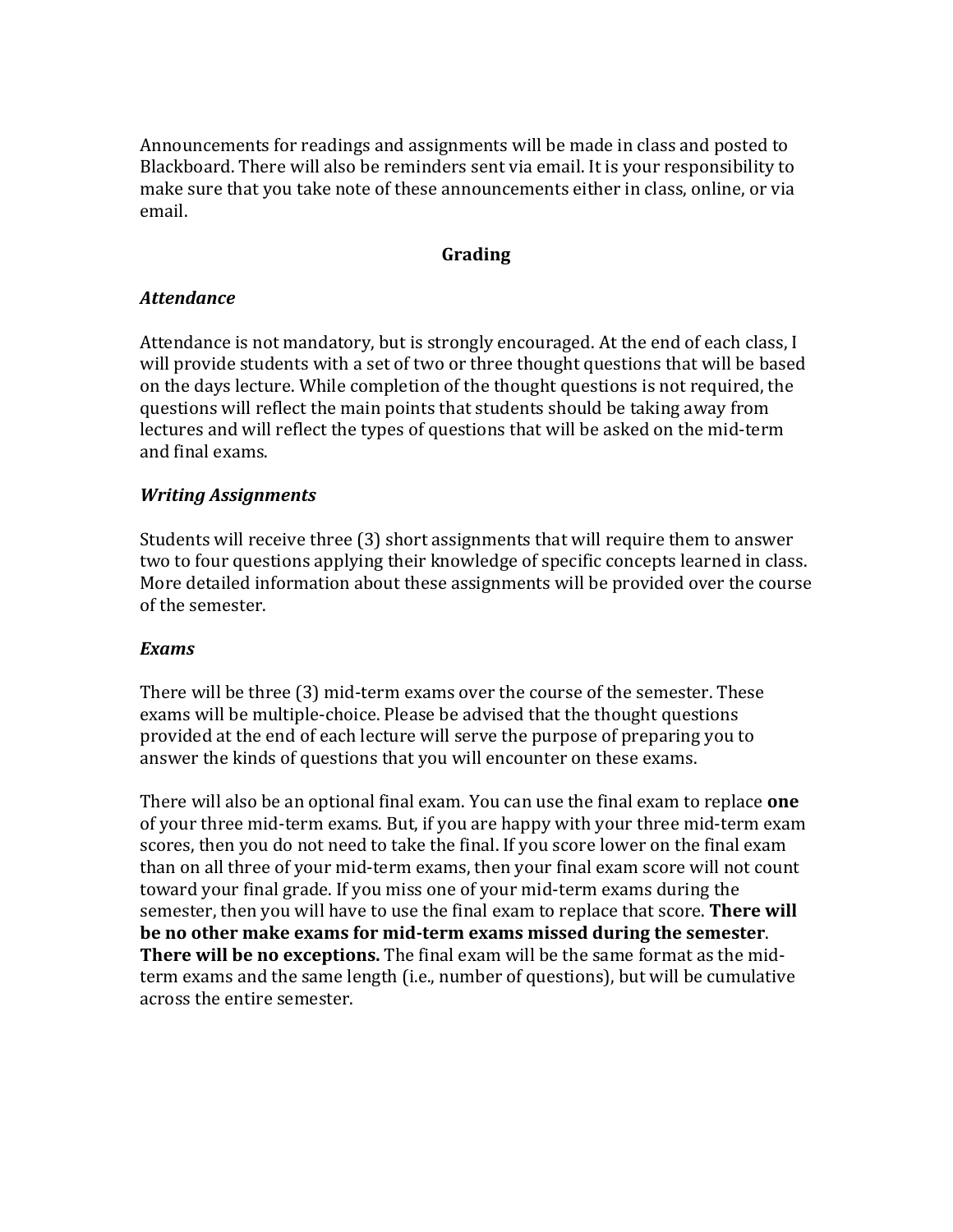# *Overall grades*

The grading scheme for this course is as follows:

| <b>Activity</b>    | <b>Points</b> |
|--------------------|---------------|
| Mid-term Exam 1    | 32            |
| Mid-term Exam 2    | 32            |
| Mid-term Exam 3    | 32            |
| Short Assignment 1 | 8             |
| Short Assignment 2 |               |
| Short Assignment 3 |               |
| <b>Total</b>       |               |

# *Grading Scale (Divide your point total by 121 and then multiply by 10 to calculate your final percentage score; e.g., 100 points/121 possible points = .826 x 10 = 82.6%)*

| <b>Final Percent Score</b> | Grade |
|----------------------------|-------|
| 89.5-100                   |       |
| 79.5-89.4                  |       |
| 69.5-79.4                  |       |
| 59.5-69.4                  |       |
| $0 - 59.4$                 |       |

Your grade will solely be based on your performance on these tests and papers. I will also **NOT** be grading on a curve. Success in this class will simply require attending class, completing the thought questions provided during class, studying for exams, and completing your assignments on time.

### *Late assignments policy*

**No late work will be accepted.** The due dates for each assignment are listed on the schedule, so there is no exception. If you have to submit an assignment late due to an emergency, then you must contact me immediately and provide appropriate documentation of the emergency.

### **Other issues**

### *Academic dishonesty*

Cheating on assignments or tests will result in a zero grade on the assignment or test.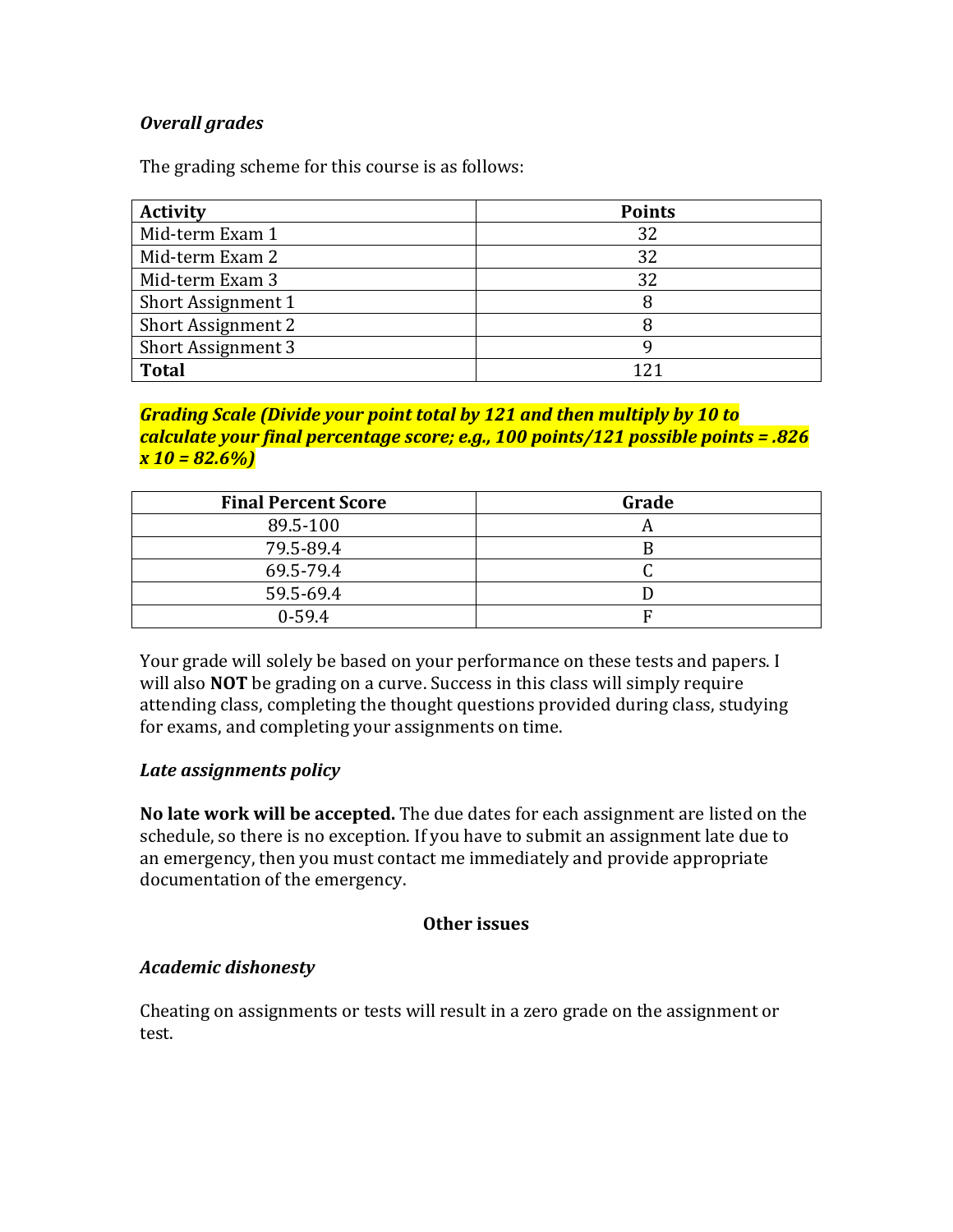# **Excused absences for emergencies, religious observances, or official University** *business*

If you experience a documented emergency  $(e.g.,$  illness, injury, death in the family), that causes you to miss substantial class time (i.e., more than one class period), email me immediately to work out a way to complete the course requirements.

Please examine your schedule now for any official University business (such as athletic events) or formal religious observances that conflict with class periods or assignment due dates. As per university policy, you must notify me of these conflicts by the tenth (10th) day of the semester. Every effort will be made to accommodate these absences in a fair manner.

"Incompletes" will not be given unless under extreme circumstances as laid out in the undergraduate catalog.

# *Academic accommodations for students with disabilities*

Students with disabilities who require accommodations for access and participation in this course must be registered with the Office of Disability Services (ODS). Please contact ODS at (312) 413-2103 (voice) or (312) 413-0123 (TTY) and contact me during the first two weeks of class to discuss accommodations.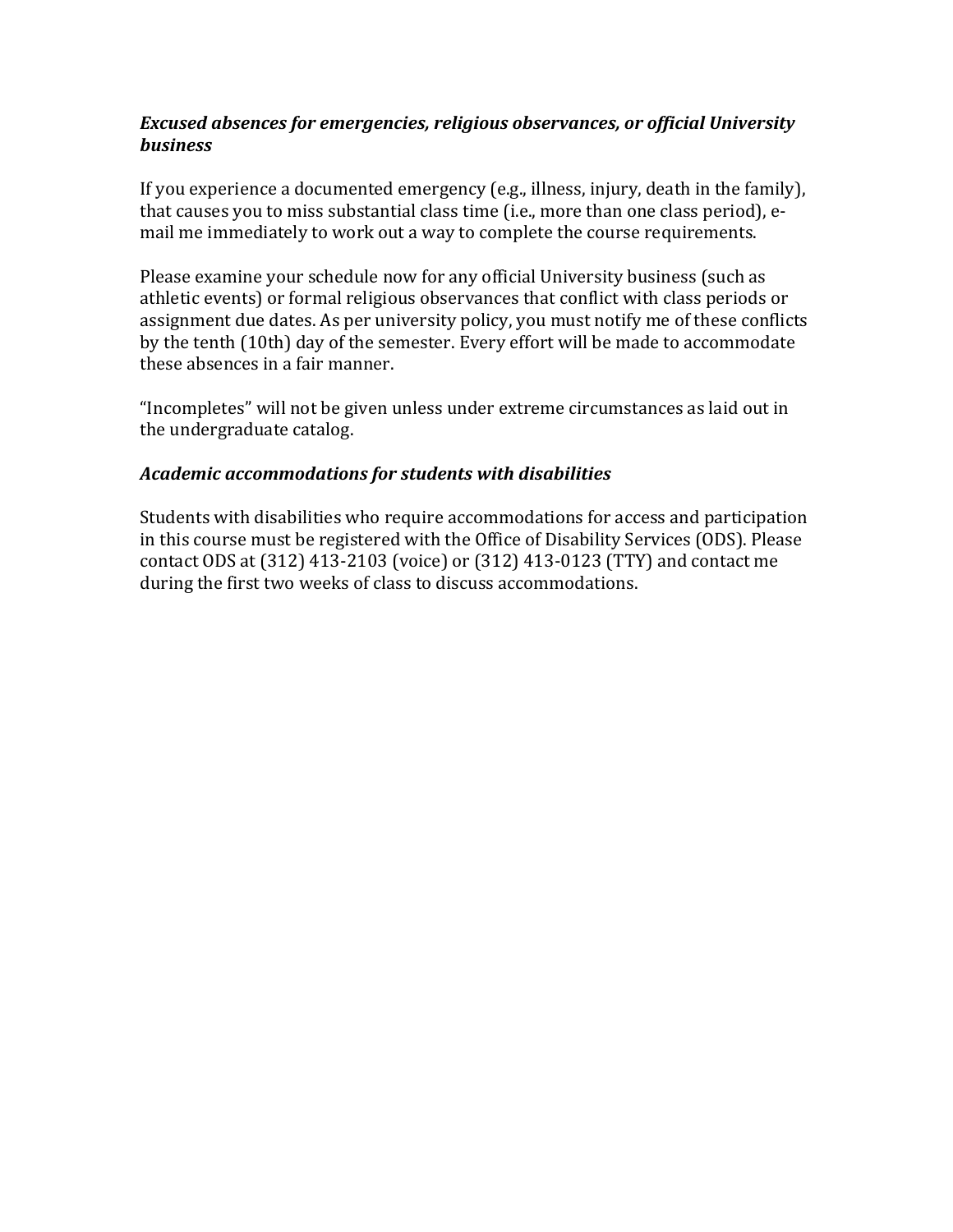# **Schedule**

| <b>Date</b>                | <b>Topic</b>                   | <b>Reading</b>        | <b>Due Date</b>   |
|----------------------------|--------------------------------|-----------------------|-------------------|
| $\int$ an 10 <sup>th</sup> | Ch. 1 Introduction             |                       |                   |
| $\int$ an 12 <sup>th</sup> | <b>Learning Strategies</b>     |                       |                   |
| Jan $17th$                 | Ch. 2 Cognitive Neuroscience   |                       |                   |
| Jan 19th                   | Case Study: Cognitive          | <b>New York Times</b> |                   |
|                            | Neuroscience in the Media      | Articles on the role  |                   |
|                            |                                | of brain in politics  |                   |
|                            |                                | and technology        |                   |
|                            |                                | (check blackboard)    |                   |
| Jan 24 $th$                | Ch. 3 Perception               |                       |                   |
| Jan $26th$                 | Case Study: Memory for         | Brady and             |                   |
|                            | <b>Perceptual Details</b>      | colleagues (2008)     |                   |
|                            |                                | (check blackboard)    |                   |
| Jan $31$ <sup>st</sup>     | Ch. 4 Attention                |                       |                   |
| Feb 2nd                    | Case Study: Mind Wandering     | Szpunar and           | <b>Short</b>      |
|                            |                                | colleagues (2013)     | <b>Assign. #1</b> |
|                            |                                | (check blackboard)    | due before        |
|                            |                                |                       | class             |
|                            |                                |                       | (2pm)             |
| Feb 7th                    | <b>Mid-term Exam 1</b>         |                       |                   |
| Feb 9th                    | Ch. 5 Short-term Memory        |                       |                   |
| Feb 14th                   | Ch. 5 Working Memory           |                       |                   |
| Feb 16th                   | Ch. 6 Long-term Memory         |                       |                   |
|                            | Structure; Mini Case Study:    |                       |                   |
|                            | <b>Future Thinking</b>         |                       |                   |
| Feb 21st                   | Ch. 7 Long-term Memory:        |                       |                   |
|                            | Process                        |                       |                   |
| Feb 23rd                   | Ch. 8 Long-term Memory:        |                       |                   |
|                            | <b>Autobiographical Memory</b> |                       |                   |
| Feb 28th                   | Ch. 8 Long-term Memory:        |                       |                   |
|                            | <b>Memory Errors</b>           |                       |                   |
| Mar 2nd                    | Long-term Memory: Future       |                       | <b>Short</b>      |
|                            | Thinking                       |                       | <b>Assign. #2</b> |
|                            |                                |                       | due before        |
|                            |                                |                       | class             |
|                            |                                |                       | (2pm)             |
| Mar 7th                    | <b>Mid-term Exam 2</b>         |                       |                   |
| Mar 9th                    | Ch. 9 Knowledge (moved to      |                       |                   |
|                            | following week)                |                       |                   |
| Mar 14th                   | Ch. 9 Knowledge                |                       |                   |
| Mar 16th                   | Case Study: Knowledge and the  | New York Times        |                   |
|                            | <b>Brain</b>                   | Article: When         |                   |
|                            |                                | Illness makes a       |                   |